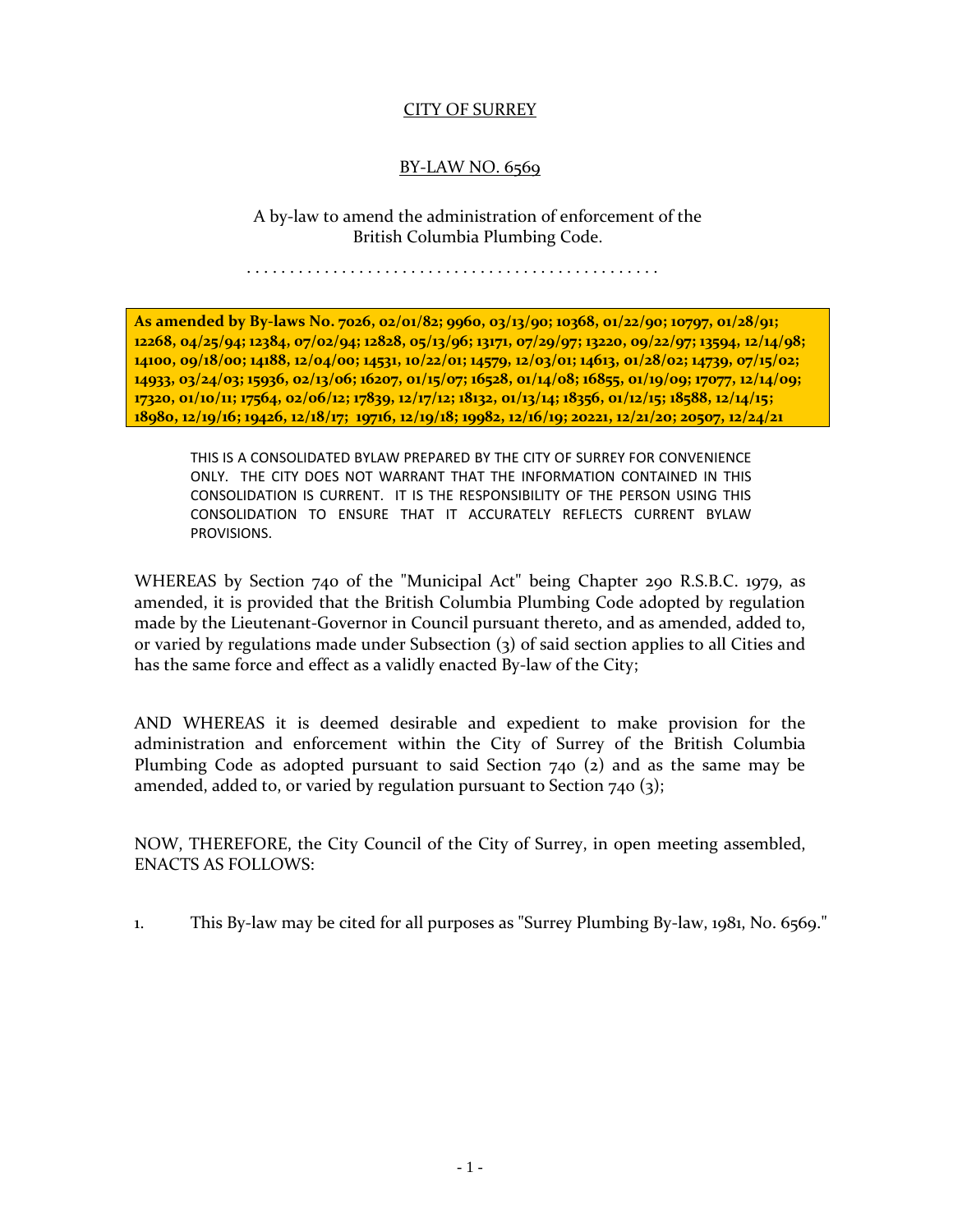### Definitions:

2. In this By-law:

"Agent" includes a person, firm or corporation representing

the owner by designation or contract and inter alia includes a hired tradesman and contractor who may be granted permits for work within the limitations of his license.

"Authority having jurisdiction" means the City Council

of the City of Surrey acting through its duly appointed Plumbing Inspector.

"Plumbing Code" and "Code" means the British Columbia

Plumbing Code as adopted by regulations made by the Lieutenant-Governor in Council pursuant to Section 740 of the "Municipal Act" and as amended, added to, or varied by regulations made under Section 740 of the said Act.

- 1. Scope
- 1.1 All plumbing inside the property lines of premises located within the City, including the practice, materials and fixtures used in the installation, maintenance and alteration of all piping, fixtures, appliances and appurtenances, including sanitary, storm and drainage systems, venting systems and water supply systems, shall be installed in accordance with the provisions of this By-law and the Plumbing Code.
- 1.2 Unless otherwise provided for in this By-law or the Plumbing Code, all materials, fixtures or devices used, or entering into the construction of plumbing and drainage systems or parts thereof, shall conform to the minimum applicable standard as set forth in this By-law and the Plumbing Code and shall be free from defects.
- 1.3 All design, construction and workmanship shall be in conformity with accepted practice and shall be of such character as to secure the results sought to be obtained by this By-law and the Plumbing Code.
- 2. Permits
- 2.1 No connection shall be made with any sewer and no construction, reconstruction, renewal, repair, replacement, alteration or extension of any plumbing system or any part thereof shall be started until a permit to do so has been obtained.
- 2.2 No permit shall be required for the clearing of stoppages or the repairing of leaks in pipes, valves or fixtures, when such repairs do not involve or require the replacement or rearrangement of pipes, valves or fixtures.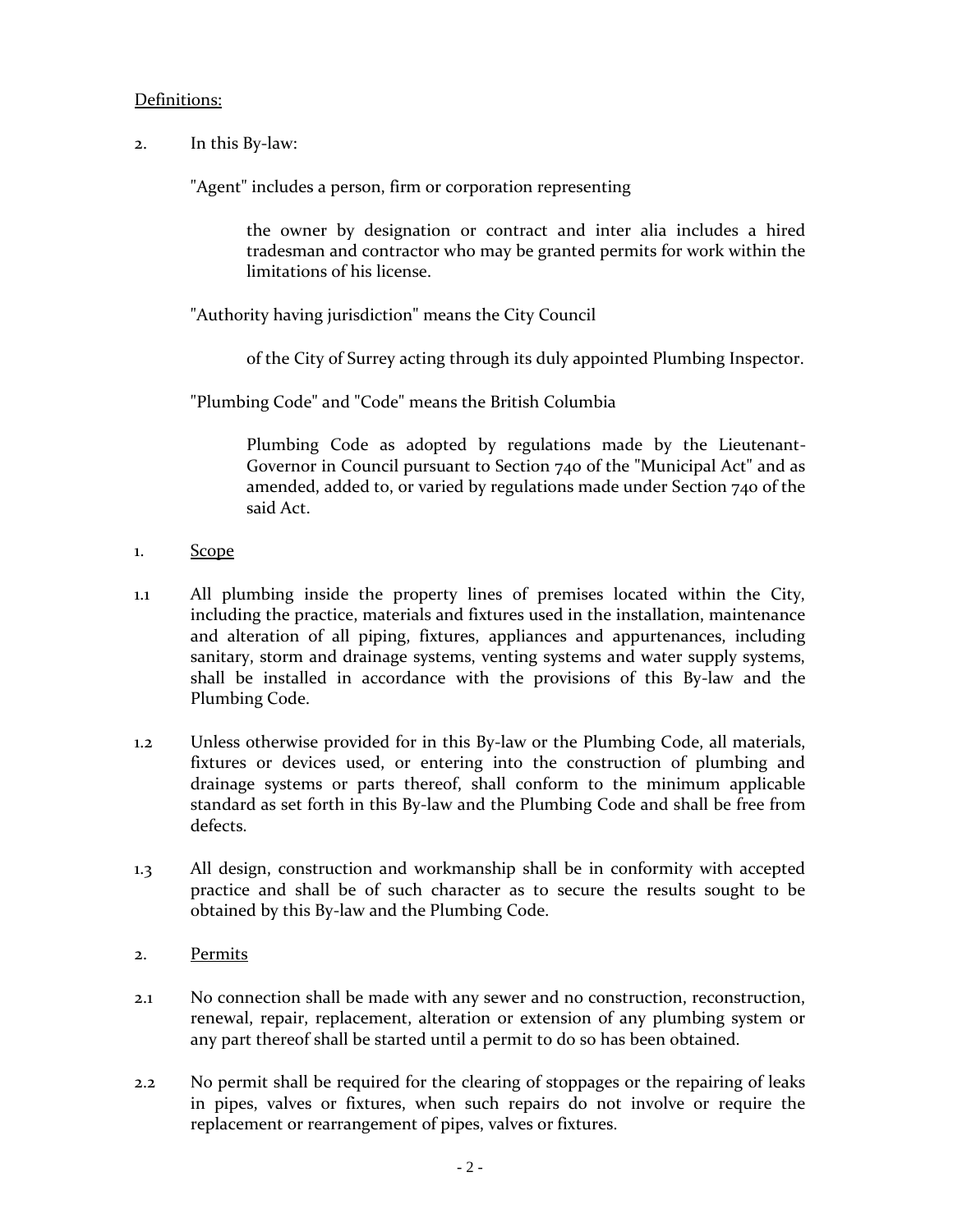2.3 No permit shall be required for the installation of a water meter under the City of Surrey's residential water meter program.

## 3. Application for Permit

- 3.1 Application for a permit shall be made to the Plumbing Inspector on the form provided for this purpose, and shall be accompanied by the required fee in accordance with the schedule of fees prescribed herein.
- 3.2 The City may cancel an application for a permit, and the fees paid in support of the application will be forfeited, if the permit cannot be issued within 180 days from the date of notification to the applicant, by the City, regarding deficiencies with the permit application.

# 4. Plans and Specifications

- 4.1 Every application for a permit shall be accompanied by plans and specifications which shall clearly illustrate the proposed work including:
	- (a) The location and size of every building drain and of any traps or inspection pieces thereon.
	- (b) Sectional drawings which show the size and location of every soil pipe, trap, vent pipe and water distribution system.
	- (c) All other information required by the Plumbing Inspector.

## 5. Issuance of Permit

- 5.1 If the Plumbing Inspector finds that the proposed work will comply in every respect with this By-law and the Plumbing Code, he may issue a permit.
- 5.2 A permit issued under this By-law and the Plumbing Code shall be valid for six (6) months from the date of issue, after which time it shall become void, and no further work shall be done until a new permit shall have been issued.
- 5.3 No plumbing work may be carried out beyond that specifically provided for in the permit.
- 5.4 Neither the granting of the permit, nor the approval of plans and specifications, nor inspections made by the Plumbing Inspector shall in any way relieve the permit holder from full responsibility for carrying out the work in strict accordance with this By-law and the Plumbing Code.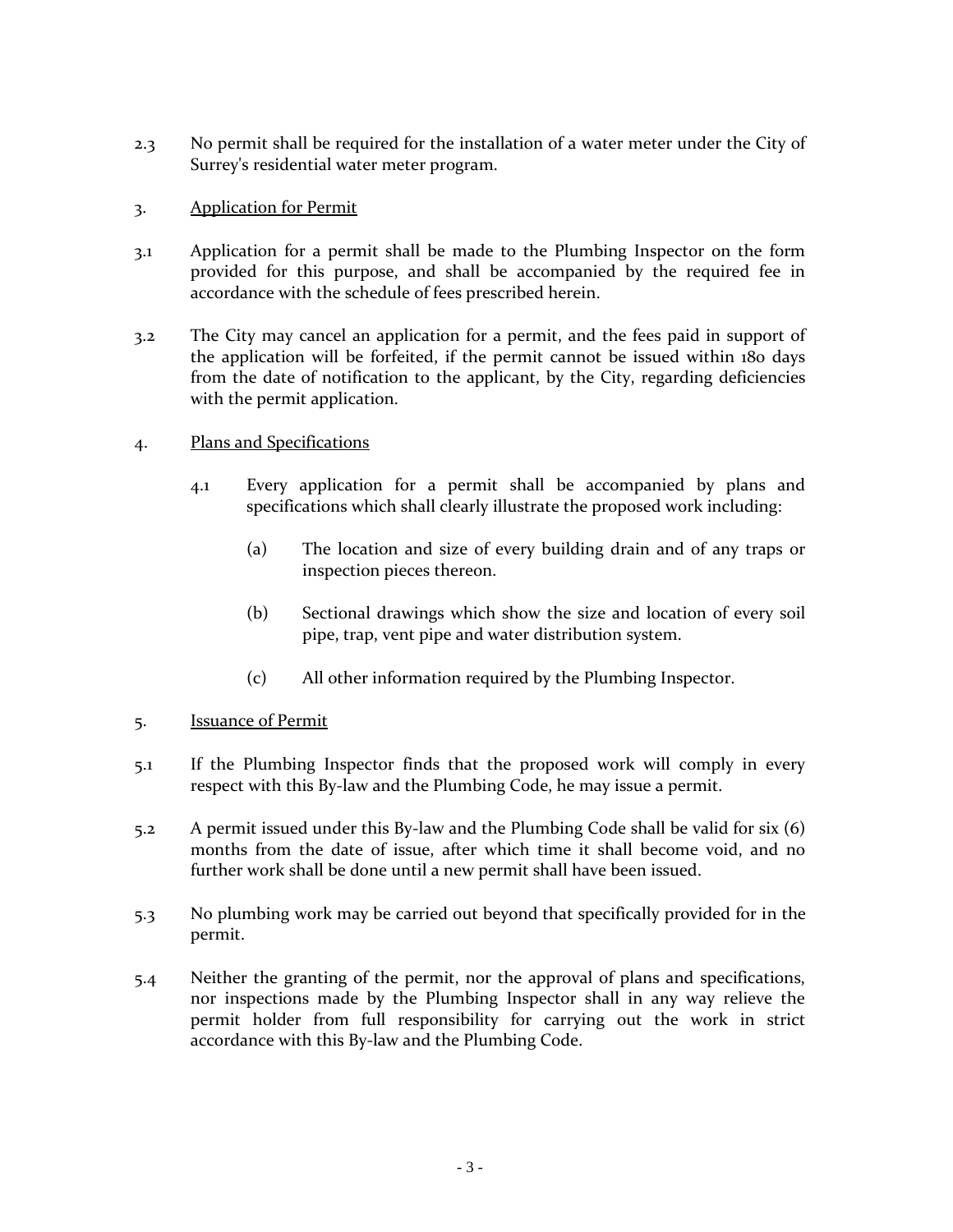- 5.5 After a plumbing permit has been issued, no departure shall be made from the plan or description of the work approved for issuance of said permit, unless such change is approved by the Plumbing Inspector as conforming to this By-law and the Plumbing Code and such alteration is duly authenticated by the Plumbing Inspector in writing.
- 6. Revocation of Permit
- 6.1 The Plumbing Inspector shall revoke any permits as follows:
	- (a) If any reason is found to exist which would have been cause for denial of such permit, if known to exist at the time of issuance of said permit; or
	- (b) For any violation of any provision of this By-law or the Plumbing Code on the part of the Permit Holder or his agents or employees in doing any act or work authorized to be done by such permit;
	- (c) If any person other than the Permit Holder or his agent or his employee has been allowed to use said permit for any purpose.

## 7. Appointment of Plumbing Inspector

- 7.1 A Plumbing Inspector or Plumbing Inspectors may be appointed by Council Resolution.
- 7.2 The Plumbing Inspector is hereby authorized and empowered to administer the provisions of this By-law and the Plumbing Code.
- 7.3 The Plumbing Inspector is hereby authorized and empowered to issue permits for any of the purposes mentioned in this By-law and the Plumbing Code.
- 7.4 The Plumbing Inspector is hereby authorized to enter, at all reasonable times, upon any property to ascertain whether or not the provisions of this By-law and the Plumbing Code are being complied with.
- 8. Inspections and Tests
- 8.1 All plumbing work for which a permit is required, and all existing systems as may be affected by such work, shall be subject to inspection and test by the Plumbing Inspector, and shall not be put into use until it has been approved by the Plumbing Inspector.
- 8.2 No plumbing system or part thereof shall be covered until it has been inspected and approved. If any plumbing system or part thereof is covered before being inspected or approved, it shall be uncovered upon the direction of the Plumbing Inspector.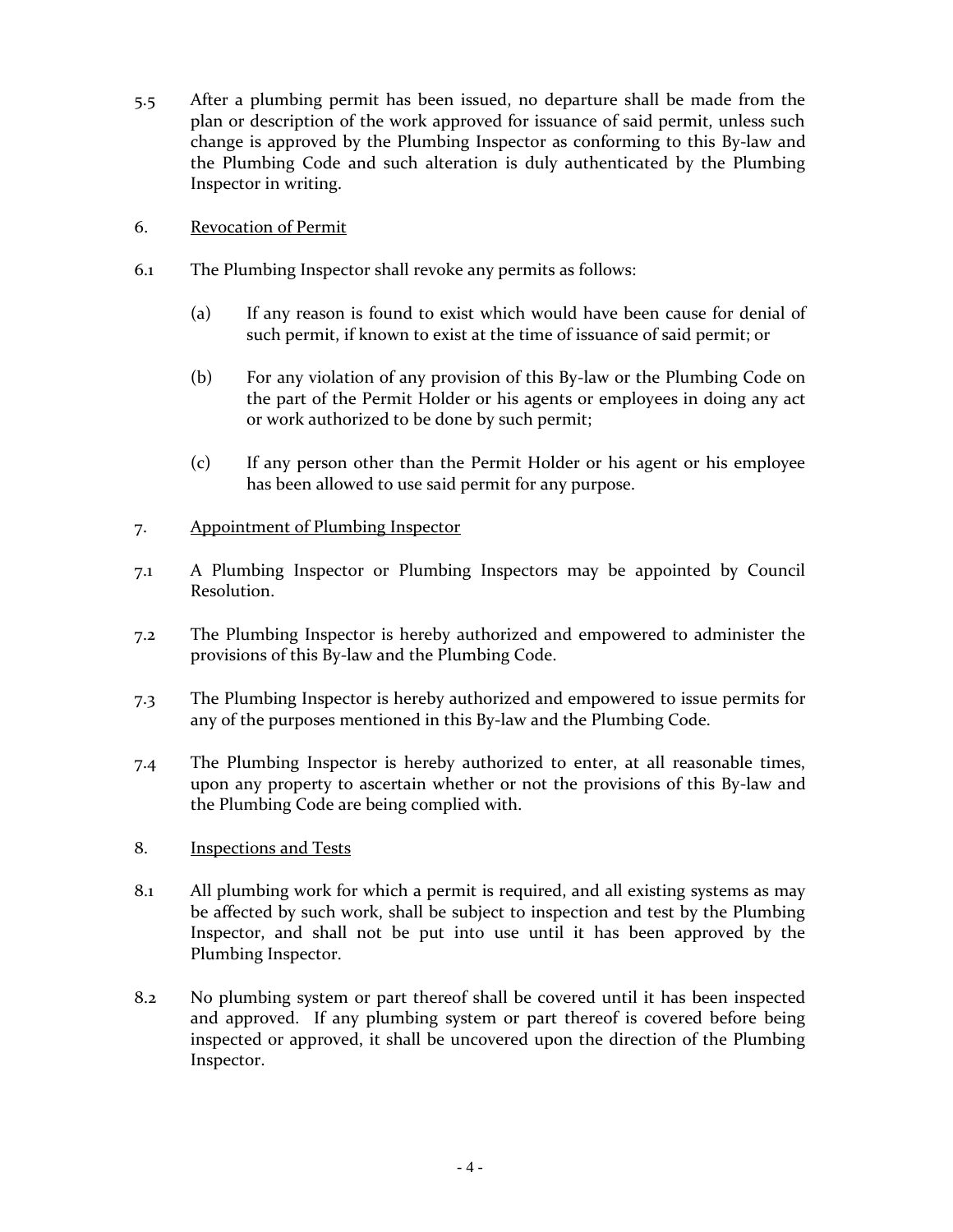- 8.3 The Plumbing Inspector may require the Permit Holder to give at least forty-eight (48) hours or two (2) working days notice in writing, giving the permit number, when any plumbing work is completed and ready for inspection or test.
- 8.4 All equipment, materials, power and labour necessary for inspection or testing shall be furnished by the Permit Holder and all tests shall be made under the direction of the Plumbing Inspector.
- 8.5 If the plumbing work is not approved by the Plumbing Inspector, the Permit Holder shall make such alterations, corrections or replacements as may be necessary, and the work shall be subject to further inspection or test.
- 8.6 On the satisfactory completion and final test of the plumbing system, a certificate of approval shall be issued to the owner and, on request, to the Plumbing Contractor.
- 9. Scale of Fees
- 9.1 The fees hereinafter shall be payable to the City by every applicant to install, alter or repair plumbing before the issuance of any permit.
- 9.2 If the plumbing authorized is not commenced within six (6) months from the date the permit is issued, such permit shall be void and no work shall be done until a new permit has been issued.
- 9.3 Any person who shall begin the installation, alteration or repair of any plumbing work covered by this By-law without first taking out a permit or first obtaining written authority from the Plumbing Inspector shall, when subsequently taking out such a permit, pay double the fees hereinafter provided.
- 9.4 Each internal roof drain, floor drain, hot water storage tank, catch basin, automatic washer, sanitary sewer pump, oil or grease interceptor, backflow prevention device, drain tile system, storm sewer sump and similar items which are connected to a sanitary drain or water supply shall be deemed to be a fixture and permit fees shall be levied as such.
- 9.5 An additional hourly fee of \$296.00 (1 hour minimum) for plan review will be imposed where the application information and/or supporting plans are inadequate. Supporting plans will be deemed inadequate when there are substantial deficiencies, errors and/or omissions in the submitted documents/plans.

|     |                                                       | Fees |
|-----|-------------------------------------------------------|------|
| 9.6 |                                                       |      |
|     |                                                       |      |
|     |                                                       |      |
|     | Each additional backflow preventer (includes backflow |      |
|     |                                                       |      |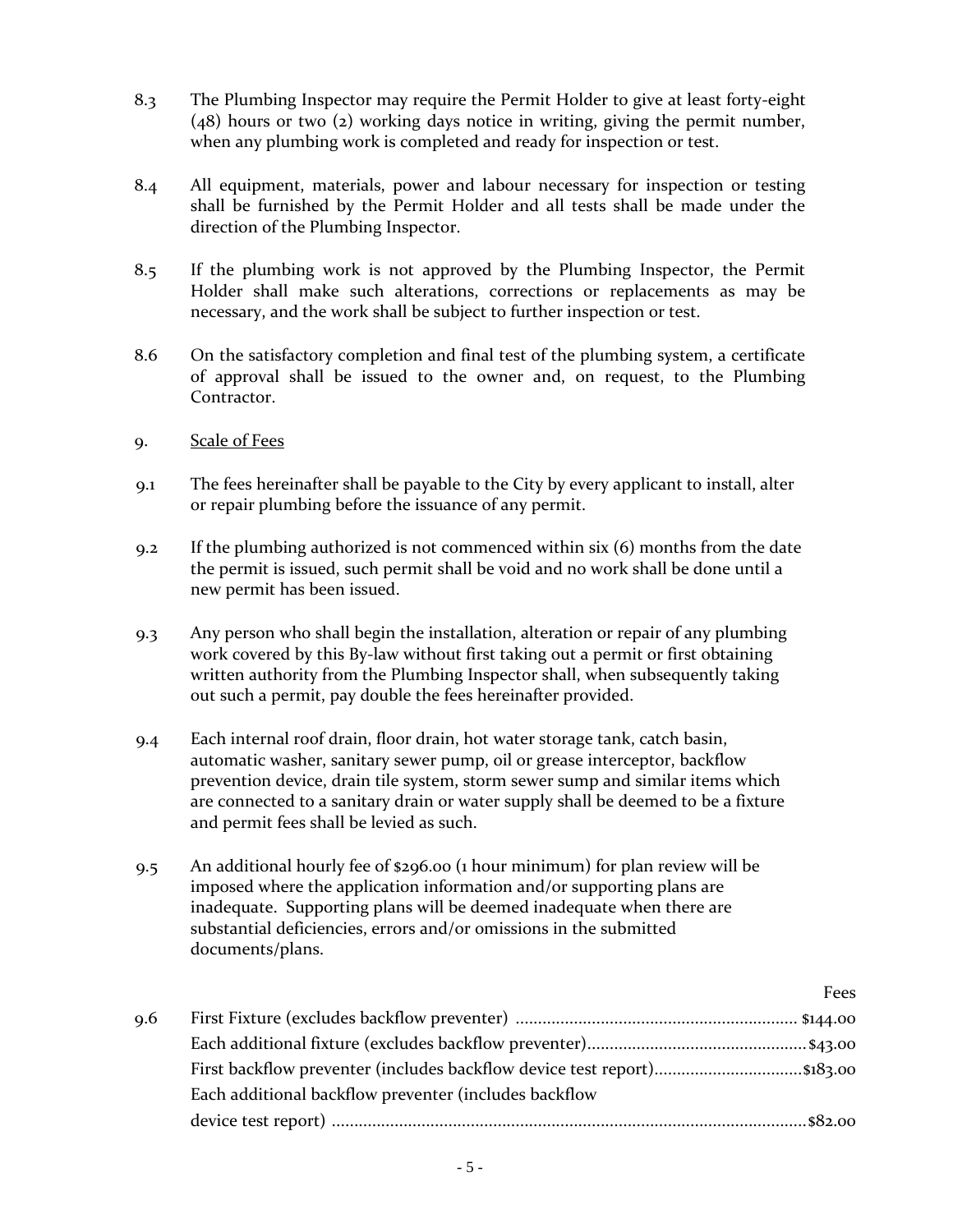| 9.7  | For the alterations or remodeling of any plumbing, where no                                                                                                  |  |
|------|--------------------------------------------------------------------------------------------------------------------------------------------------------------|--|
|      |                                                                                                                                                              |  |
| 9.8  | For the installation of any fire sprinkler system, for the first two (2) heads,                                                                              |  |
|      |                                                                                                                                                              |  |
|      |                                                                                                                                                              |  |
|      |                                                                                                                                                              |  |
| 9.9  | For the installation of any fire water service line, for the first                                                                                           |  |
|      |                                                                                                                                                              |  |
|      | for each additional one hundred (100) feet, or portion thereof                                                                                               |  |
|      |                                                                                                                                                              |  |
| 9.10 | Except in the case of a single family residence, for the installation<br>of storm or sanitary sewer systems and water service connections                    |  |
|      | over 3/4 inches in diameter, the first one hundred (100) feet, a fee of \$87.00                                                                              |  |
|      |                                                                                                                                                              |  |
| 9.11 |                                                                                                                                                              |  |
| 9.12 | For the installation of swimming pool supply and drainage lines, including<br>a sanitary or storm sewer service connection where required, a fee of \$105.00 |  |
| 9.13 | For the connection of domestic water from private supply to City Supply  \$87.00                                                                             |  |
| 9.14 | For the removal and replacement of existing piping in multi-family                                                                                           |  |
| 9.15 | For the Transfer or Assignment of a Plumbing Permit and to                                                                                                   |  |
| 9.16 | For the installation of a hydronic heating system for each 1,000 BTUs                                                                                        |  |
|      |                                                                                                                                                              |  |
| 9.17 |                                                                                                                                                              |  |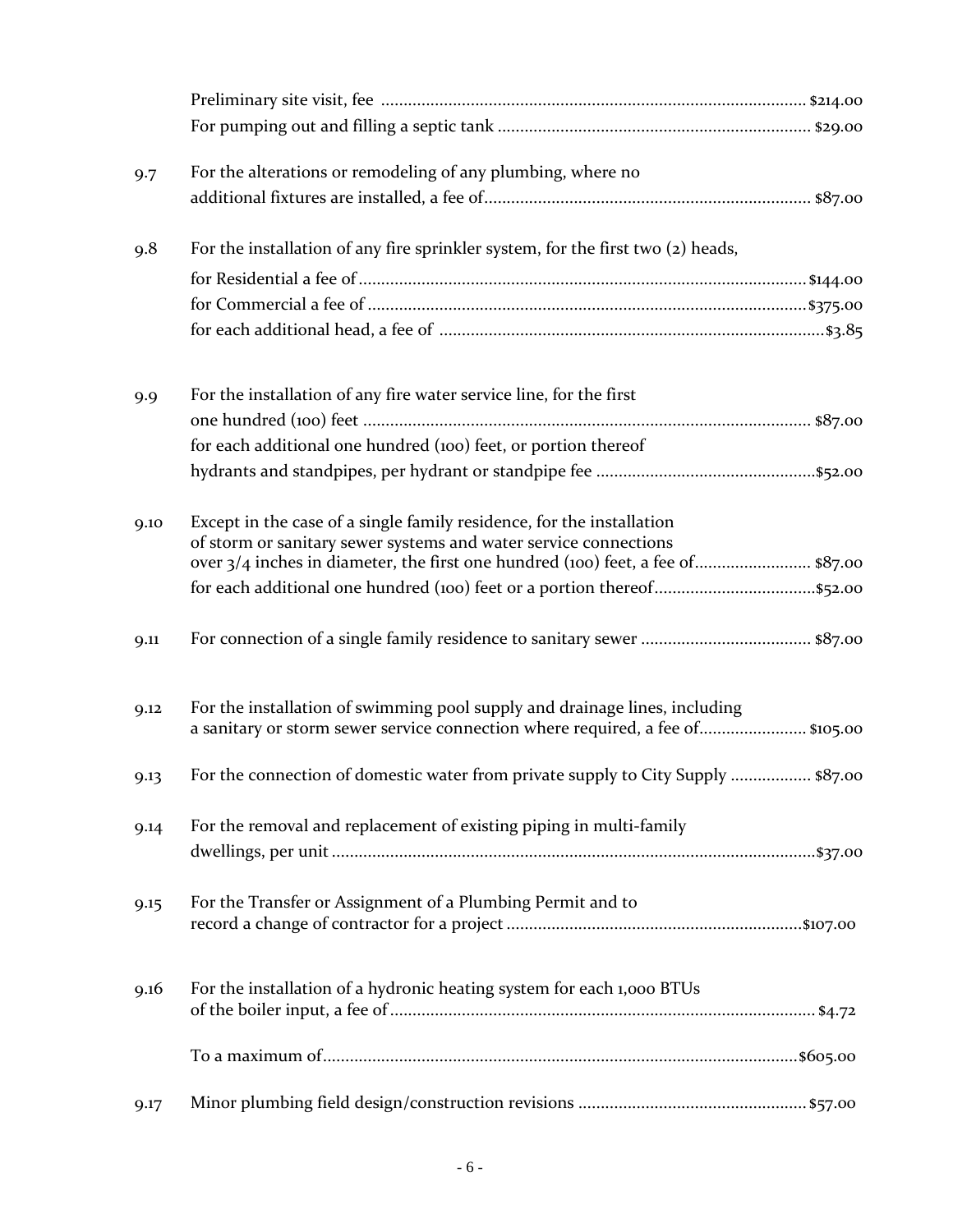| 9.18 |  |  |
|------|--|--|
|------|--|--|

All fees are subject to applicable taxes.

### 10. Site Visit Fees

(1) Site Visit Requests

Where an owner applicant requests a plumbing review not provided for in the fee schedule, or a site visit is required to assess the status of a property, the fee shall be:

- a) during normal hours.............................. \$214 per hour (one hour minimum)
- b) after hours during which the offices ......................... \$744 plus \$214 per hour of the City Hall are normally open, for each hour or part thereof<br>the fee, in addition to other required beyond the first four hours the fee, in addition to other required fees, to be based on the time actually spent in making such site visit, including travel time.

# (2) Site Re-Visit Requests

- a) a site re-visit fee will be imposed whenever .......................................\$214.00 a plumbing review was called for and the work to be reviewed was not ready for plumbing review. Plumbing reviews not ready shall be deemed to include any review called for where the work to be reviewed was not complete or where there was a substantial number of deficiencies which indicated that the work was not checked over prior to calling for review.
- b) For second and further site visit subsequent ..................\$214.00 per site visit to a site re-visit in paragraph (a)

All fees are subject to applicable taxes.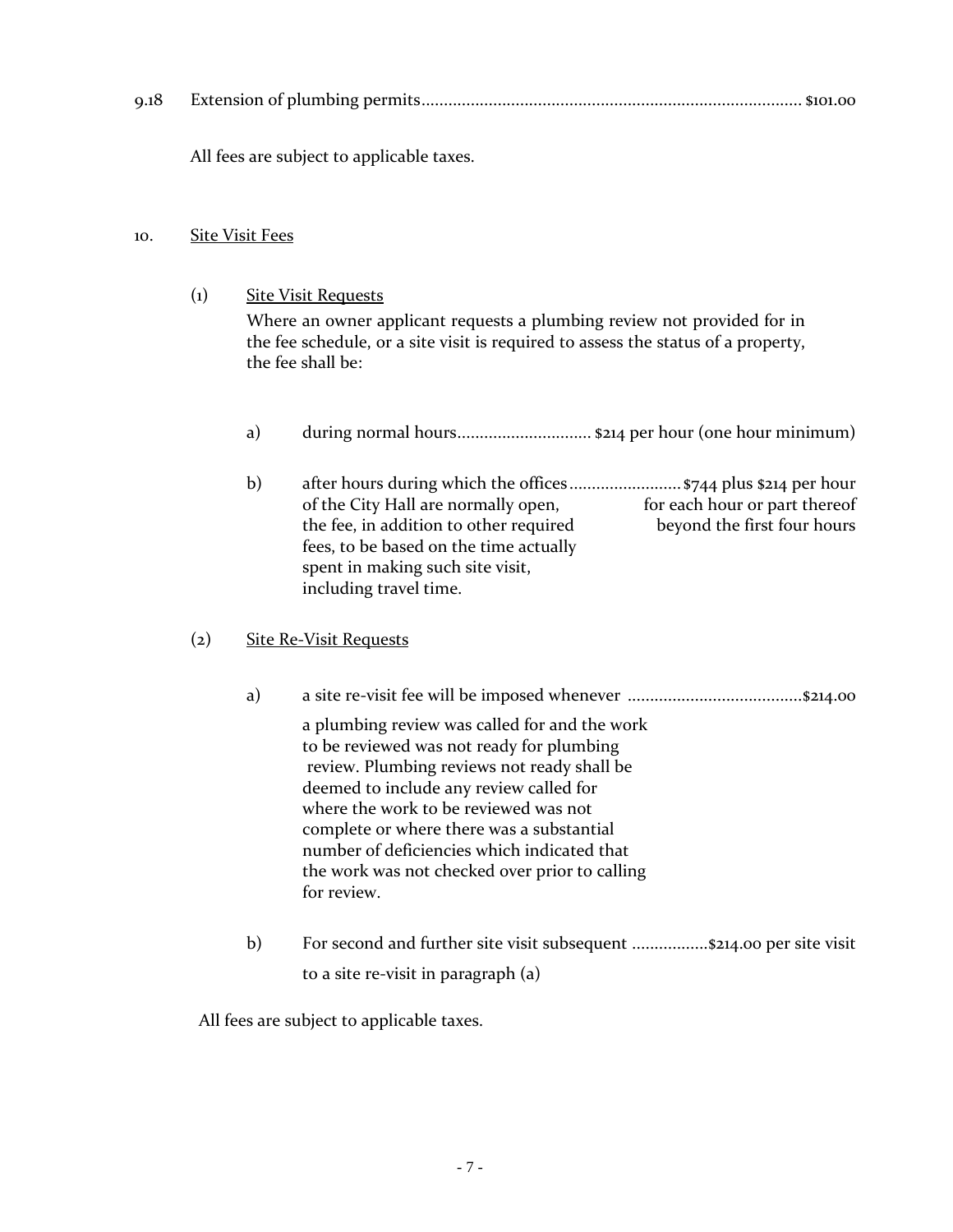### 11. Prohibited Acts

- 11.1 No person shall construct, install, remove, alter, repair, use or maintain any plumbing, fire sprinkler system, or standpipe in violation of this By-law and the Plumbing Code.
- 11.2 No person shall use or maintain any private sewage disposal system on any lot or parcel of land which abuts on any portion of a public way or sewer easement in which a public sewer exists and is ready for use.
- 11.3 No person shall use any plumbing fixtures, appliance, apparatus, equipment, device or material, unless same has been approved as to its fitness and safety for its intended use or purposes pursuant to this By-law and the Plumbing Code.

### 12. Existing Construction

12.1 Nothing contained in this By-law or the Plumbing Code shall be construed to require any construction or work, regulated by this By-law or the Plumbing Code, to be altered, changed, reconstructed, removed or demolished if such construction or work was installed during the currency of and in accordance with any law in effect prior to the effective date of this By-law or the Plumbing Code.

Buildings moved into or raised in the City must comply with all requirements of this By-law and the Plumbing Code.

## 13. Stop Work Orders

- 13.1 The Plumbing Inspector is hereby authorized and empowered to direct the immediate cessation or correction of all or any portion of the plumbing work on any building or structure by attaching a notice to that effect up on such building or structure whenever such work is not being performed in accordance with the revisions of this or any other By-law or the Plumbing Code.
- 13.2 No person shall do any plumbing work, or continue to do any plumbing work upon any building or structure contrary to the provisions of the Notice of the Plumbing Inspector directing the cessation of or correction of any plumbing work performed upon any building or structure.

#### 14. Connection to a Sewerage System

- 14.1 Every building in which plumbing fixtures are installed shall have a connection to a public sewer where available, or when a public sewer is not available to an approved private sewage disposal system.
- 14.2 No existing building shall be connected to a public sanitary sewer until the plumbing system in that building has been inspected and approved by the Plumbing Inspector.